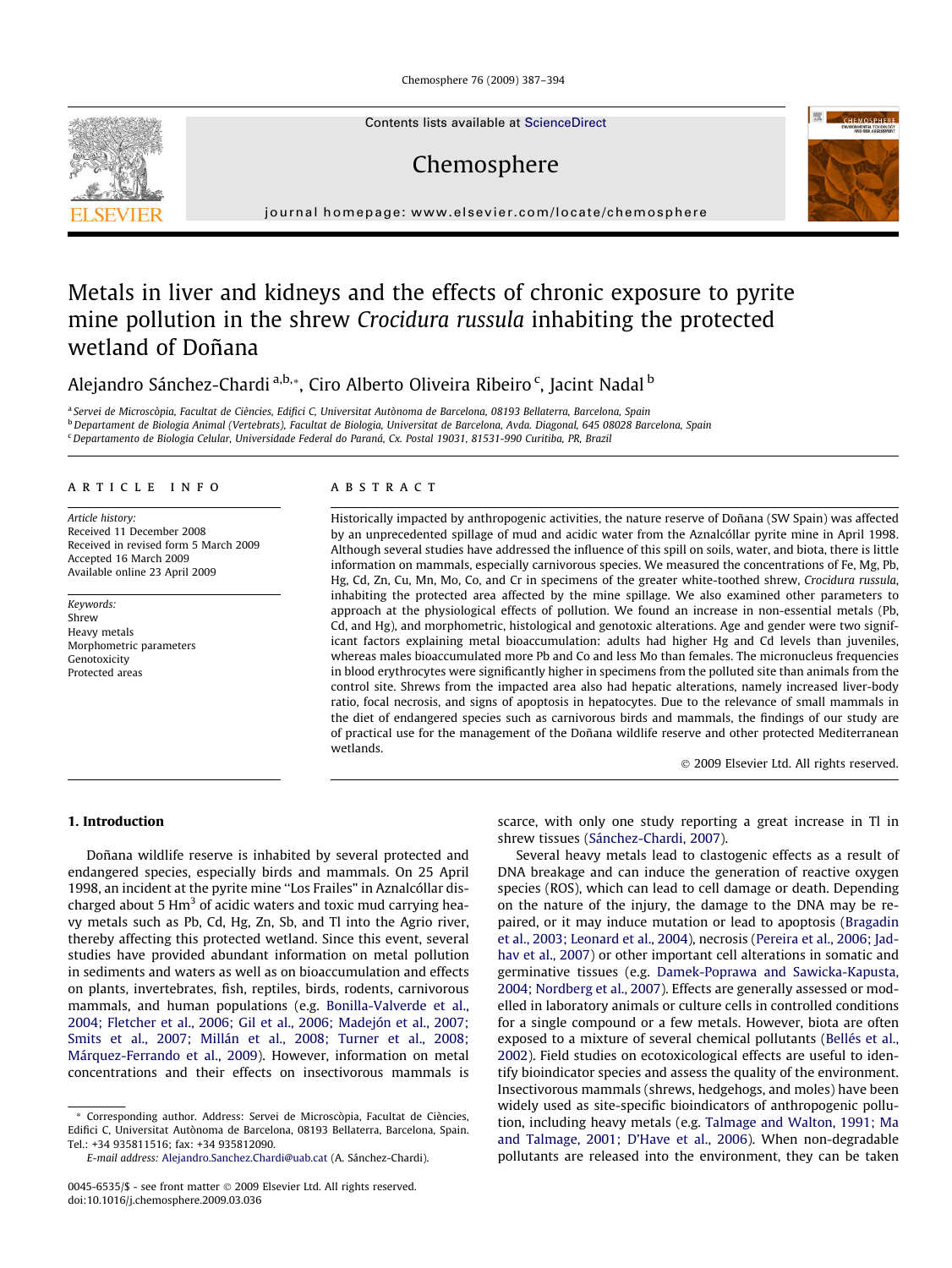up and transferred through food chains and may accumulate in predators such as the greater white-toothed shrew Crocidura russula ([Alleva et al., 2006; Wijnhoven et al., 2007\)](#page-6-0). In particular, this species has small home ranges, and shows high food requirements and a high metabolic rate (e.g. [Talmage and Walton, 1991; Ma and](#page-7-0) [Talmage, 2001; Stewart et al., 2005](#page-7-0)).

Here we examine the effect of a recent large increase in the environmental concentration of heavy metals to C. russula from the protected reserve of Doñana. We measure the bioaccumulation of Fe, Mg, Pb, Cd, Hg, Zn, Cu, Mn, Mo, Co, and Cr, and assessed several morphometric, genotoxic, and histopathological parameters as biomarkers of environmental metal pollution in shrews. Moreover, the relation between age and sex and the bioaccumulation patterns was evaluated as inherent sources of variability.

### 2. Materials and methods

#### 2.1. Study areas

During November and December 1999, 29 specimens of the greater white-toothed shrew, C. russula were trapped. Of these, 19 were caught in an area affected by the spill from the Aznalcóllar mine ("Entremuros, Parque Nacional", 37°01′12″N, 6°16′38″W) and 10 were collected at a reference site not affected by this pollution ("La Vera, Reserva Biológica", 36°59′25″N, 6°26′41″W). Traps were placed 5–8 m apart for about 400 m in a transect running along the intertidal zone. Both sites are situated in the protected reserve of Doñana (Fig. 1), an extensive ecological coastal wetland in SW Spain inhabited by several protected species. The total capture effort was 1950 traps per night. Shrews were transported to the laboratory and killed by cervical dislocation. The study was conducted in accordance with the European and Spanish legislation for laboratory animals ([Guideline of the comission of the European](#page-7-0) [Communities 86/609/EEC of 24/11/1986 and Real Ordinance, 1201/](#page-7-0) [2005](#page-7-0) of 10/10/2005). Sex was determined during dissection. Specimens were classified into two relative age classes (juveniles and adults) on the basis of the degree of tooth wear ([Vesmanis](#page-7-0) [and Vesmanis, 1979](#page-7-0)). In the polluted area, three females were pregnant and another two more lactating, whereas only three males showed signs of sexual activity. In the reference site, one male presented sexual activity and one female was lactating.

#### 2.2. Morphometric parameters

The body weight (BW) to the nearest 0.01 g and head and body length (BL) to the nearest 0.01 mm of all specimens were measured during dissection. The residual index (RI) is calculated by the regression of BW and BL [\(Jakob et al., 1996](#page-6-0)). Positive values are an indication for specimens with relative higher body condition than expected for their weight and length. Animals with negative values have a relative lower body condition than predicted by the BW to BL ratio. Hepatic and renal weight to the nearest 0.001 g was measured on a wet weight basis (WW). The relative weights were calculated as a percent ratio of somatic tissue  $(100 \times$  tissue weight/body weight).

### 2.3. Chemical analyses

About 300–500 mg of the liver and right kidney of each specimen were dissected, dried to constant weight  $(48 \text{ h}, 60 \degree \text{C})$ , weighed, and then digested in Teflon vessels with 2 mL of nitric acid and 1 mL of hydrogen peroxide (Instra, Baker Analized). Duplicate subsamples diluted (1:5), with rhodium as internal standard, were measured for Pb, Hg, Cd, Zn, Cu, Mn, Mo, Co, and Cr using a Perkin–Elmer ELAN-6000 Inductively Coupled Plasma Mass Spectrometer (ICP-MS) and for Fe and Mg by a Perkin–Elmer OPTI-MA-3200RL Inductively Coupled Plasma Optical Spectrometer (ICP-OES). Moreover, standard reference material (Bovine Liver SRM-1577a) and 6 blanks were included in the analyses. Metal concentrations were expressed in  $\mu$ g g<sup>-1</sup> on a dry weight basis (DW). All chemical analyses were performed at the Elemental Analysis Facility of the Scientific-Technical Services at the University of Barcelona.

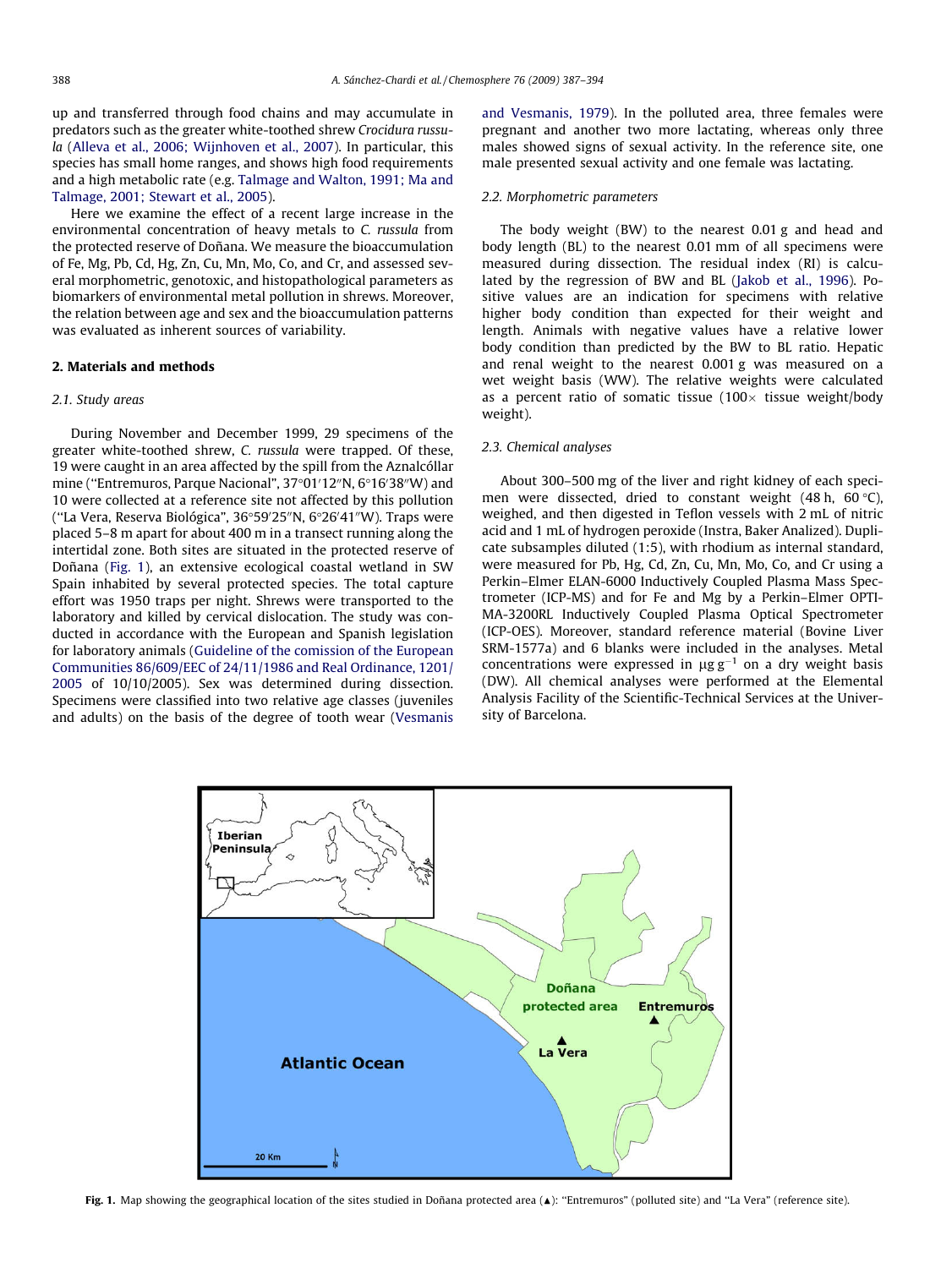#### Table 1

Mean ± SEM values for morphometric parameters (BW, BL, RI, weights and relative weight ratios) of C. russula by site.

|             | Reference site $(n = 10)$ | Polluted site $(n = 19)$ |
|-------------|---------------------------|--------------------------|
| BW(g)       | $6.57 \pm 0.18$           | $6.14 \pm 0.20$          |
| $BL$ (mm)   | $66.80 \pm 0.47$          | $64.88 \pm 0.73$         |
| $R$ I       | $-0.559 \pm 0.246$        | $0.265 \pm 0.226$        |
| Liver $(g)$ | $0.263 \pm 0.016$         | $0.324 \pm 0.019$        |
| % Liver     | $4.02 \pm 0.28$           | $5.47 \pm 0.27$ **       |
| Kidneys (g) | $0.102 \pm 0.005$         | $0.115 \pm 0.009$        |
| % Kidneys   | $1.58 \pm 0.09$           | $1.87 \pm 0.15$          |
|             |                           |                          |

 $p \leqslant 0.05$ .

 $p \leqslant 0.01$ .

#### 2.4. Micronucleus test (MNT)

Blood samples are obtained by cardiac punction with a heparinized syringe. For each specimen, duplicate smears were made on pre-cleaned microscope slides, fixed with heat and stained with conventional May Grünwald-Giemsa staining. Micronuclei (MN) frequencies were scored by two observers on 2,000 blood erythrocytes for each specimen through an oil immersion objective (100 $\times$ ) on a Leica Leitz DMRB microscope. The frequencies were expressed as arithmetic mean and standard error of the mean  $(M \pm SEM)$ .

#### 2.5. Histopathology

A fraction of liver and the left kidney of six adult shrews from the polluted site and eight from the reference site were fixed by 10% neutral-buffered formaldehyde and prepared for histological studies following conventional procedures, as described in [Sán](#page-7-0)[chez-Chardi et al. \(2008\)](#page-7-0). For the qualitative analysis, the stained sections were analysed under a Leica Leitz DMRB light microscope using a Sony Cyber-Shot, 7.2 mega pixels, to capture the images. Four images from each slide were captured under a 40 $\times$  objective. These images were then processed by Image Tools software for quantitative analysis. The endpoints used were the presence of necrosis areas or apoptosis, inflammatory response, fibrosis, neoplasia, pre-neoplasic focuses and cytoplasmic vacuolization. For the quantitative analyses, we measured the perimeter, elongation, roundness, and compactness of a total of 1588 cells.

#### 2.6. Statistical analyses

After log-transformation and test for normal distribution (Shapiro–Wilk test) and for homogeneity of variance (Levene, F-test), a three-way multivariate analysis of variance (MANOVA) was performed to obtain an overall estimation of the effects of on the parameters evaluated of site, age, and sex, together with their interactions. In order to increase sample size, the data were pooled and the effects of age and sex on metal bioaccumulation were analysed for each site. The differences in metal concentrations and morphometric parameters were analysed for site, age and gender classes with Student's tests  $(t)$ . The same comparisons of MNT and histopathology were performed with Mann–Whitney tests (U). In order to increase sample size, sexual activity was not considered as factor since significant differences had not been found in previous analyses. Significant differences were assumed at  $p < 0.05$ . For all statistical analyses, [SPSS 14.0 \(2005\)](#page-7-0) was used.

#### 3. Results

Among the morphometric parameters, liver weight and relative liver weight were significantly higher in specimens from the polluted area than reference specimens  $(t = 2.544, p = 0.017;$  $t = 3.233$ ,  $p = 0.003$ , respectively). Moreover, the former tend to have greater relative renal weights and lower body weight than reference shrews (Table 1).

In liver, significant differences in metal levels between sites  $(F = 33.421, p < 0.001)$ , ages  $(F = 48.191, p < 0.001)$ , and sexes  $(F = 52.930, p < 0.001)$  were found. Hepatic mean concentrations of Hg and Cd were significantly higher in shrews from the polluted area, while more Cr was found in high concentrations in specimens from the reference site (Table 2). Adults from the polluted site had more Hg ( $t = 3.240$ ;  $p = 0.005$ ) and Cd ( $t = 3.252$ ;  $p = 0.005$ ) than the juveniles ([Fig.](#page-3-0) 2A). Moreover, levels of Pb, Mo and Fe tend to increase and Cu and Cr decrease in adults. Among gender differences, males had significantly high mean values of Pb and Co at the polluted site ( $t = 2.520$ ;  $p = 0.023$ ,  $t = 2.358$ ;  $p = 0.031$ , respectively), whereas females bioaccumulated more Mo  $(t = -3.119; p = 0.017)$ at the reference site [\(Table 3](#page-3-0)).

In renal tissue, the importance of the factors regarding metal differences were more site related ( $F = 3.624$ ,  $p = 0.024$ ), than sex related ( $F = 1.315$ ,  $p = 0.329$ ) and to a lesser extent age related  $(F = 1.133, p = 0.415)$ . In a similar pattern to that of hepatic tissue, the shrews from the polluted site had elevated Mg, Hg, Cd, Cu, and Co concentrations (Table 2). Moreover, adults from the polluted site had higher Hg  $(t = 3.068; p = 0.018)$  and Cd  $(t = 3.886;$  $p = 0.001$ ) concentrations than juveniles ([Fig. 2](#page-3-0)B). No significant sex-dependent variation was detected in kidneys; however, males and females showed a similar pattern of metal bioaccumulation as that detected in livers ([Table 3\)](#page-3-0).

The specimens from the polluted site showed a significant increase in micronuclei frequencies in peripheral erythrocytes compared with those from the reference site  $(1.222 \pm 0.169 \text{ vs.})$  $0.250 \pm 0.119\%$ ;  $U = 1.500$ ,  $p < 0.001$ ).

The histopathological findings did not reveal the lesions that are commonly described in animals exposed to toxic metals or other

Table 2

Mean  $\pm$  SEM values for several metals (Fe, Mg, Pb, Hg, Cd, Zn, Cu, Mn, Mo, Co, and Cr) in tissues of C. russula compared by site (in  $\mu$ g g<sup>-1</sup> DW).

|    | Liver                     |                          |                          |                          | Kidneys                  |                          |                   |                          |
|----|---------------------------|--------------------------|--------------------------|--------------------------|--------------------------|--------------------------|-------------------|--------------------------|
|    | Reference site $(n = 10)$ | Polluted site $(n = 19)$ |                          | $\boldsymbol{p}$         | Reference site $(n = 9)$ | Polluted site $(n = 19)$ |                   | p                        |
| Fe | $732.16 \pm 230.29$       | $952.37 \pm 170.16$      |                          |                          | $351.36 \pm 15.08$       | $362.49 \pm 12.99$       |                   |                          |
| Mg | $390.17 \pm 20.92$        | $394.14 \pm 46.08$       |                          |                          | $239.52 \pm 21.19$       | $313.83 \pm 9.83$        | 3.635             | 0.001                    |
| Pb | $2.16 \pm 0.39$           | $2.79 \pm 0.37$          | $\overline{\phantom{0}}$ |                          | $2.09 \pm 0.19$          | $2.43 \pm 0.19$          |                   |                          |
| Hg | $0.53 \pm 0.12$           | $1.28 \pm 0.13$          | 4.167                    | < 0.001                  | $1.08 \pm 0.54$          | $3.04 \pm 0.24$          | 3.976             | < 0.001                  |
| Cd | $1.57 \pm 0.21$           | $5.56 \pm 1.04$          | 4.008                    | 0.001                    | $4.66 \pm 1.01$          | $16.74 \pm 2.76$         | 2.670             | 0.014                    |
| Zn | $52.18 \pm 3.52$          | $49.34 \pm 5.92$         |                          |                          | $160.10 \pm 11.34$       | $177.12 \pm 6.44$        |                   |                          |
| Cu | $51.97 \pm 10.30$         | $56.16 \pm 7.87$         |                          |                          | $37.63 \pm 4.98$         | $48.95 \pm 1.78$         | 2.720             | 0.012                    |
| Mn | $36.78 \pm 1.83$          | $38.27 \pm 7.31$         |                          |                          | $17.81 \pm 2.23$         | $20.02 \pm 0.89$         |                   |                          |
| Mo | $4.27 \pm 1.22$           | $6.81 \pm 0.91$          |                          |                          | $3.32 \pm 0.58$          | $3.75 \pm 0.24$          | $\qquad \qquad -$ | $\overline{\phantom{0}}$ |
| Co | $0.64 \pm 0.11$           | $0.54 \pm 0.10$          | $-$                      | $\overline{\phantom{0}}$ | $0.62 \pm 0.12$          | $1.09 \pm 0.10$          | 2.589             | 0.016                    |
| Cr | $3.00 \pm 0.48$           | $1.74 \pm 0.60$          | 2.955                    | 0.006                    | $2.07 \pm 0.27$          | $1.91 \pm 0.19$          |                   |                          |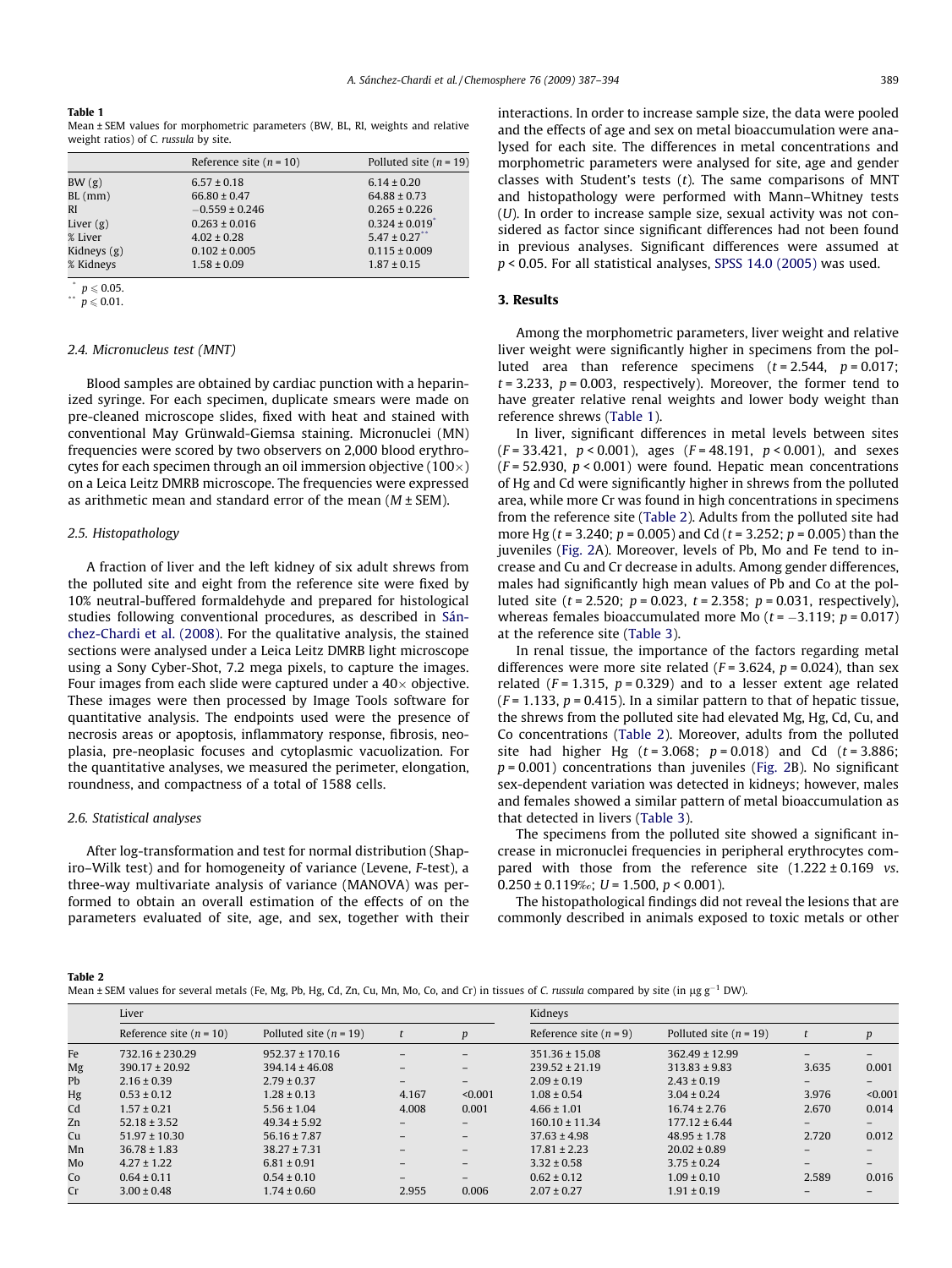<span id="page-3-0"></span>pollutants; lesions such as fibrosis, vacuolization of the cytoplasm, inflammatory response, or neoplasic focus. However, our data showed some hepatic alterations in specimens from the polluted area, namely the occurrence of necrotic areas in four out of six individuals ([Fig. 3](#page-4-0)) and high incidence of apoptotic figures [\(Fig. 3\)](#page-4-0). When alterations were observed in hepatocyte nuclei, 1036 cells from specimens from the polluted site were compared by image analysis with 552 cells from specimens from the reference site. There was no significant difference in these parameters. However, shrews exposed to metals showed a tendency to increase the cellular perimeter when compared with reference shrews  $(7.531 \pm 0.356 \text{ vs. } 6.914 \pm 0.222 \text{ µm})$ , whereas the elongation, roundness, and compactness remained invariant between sites  $(M \pm SEM: 1.190 \pm 0.020$  vs.  $1.193 \pm 0.021$  µm;  $0.724 \pm 0.021$  vs.  $0.755 \pm 0.010$  µm;  $0.912 \pm 0.009$  vs.  $0.917 \pm 0.007$  µm, respectively). These parameters were significantly correlated with Pb, Mn and Cr contents in liver. The perimeter was correlated with Pb and Cr  $(r = -0.665, p = 0.018; r = -0.597, p = 0.041, respec$ tively), the roundness with Pb  $(r = -0.597, p = 0.041)$ , Mn  $(r = -0.597, p = 0.041)$ , and Cr  $(r = -0.597, p = 0.041)$ , and compactness with Mn ( $r = -0.597$ ,  $p = 0.041$ ). Moreover, no alterations related to toxic metals were detected in renal tissue. Given the small number of animals examined, micronucleus and histopathological data were not analysed to assess the effect of age or gender or correlations with metal bioaccumulation.

# 4. Discussion

## 4.1. Bioaccumulation of metals

Since the Aznalcóllar mine spillage, several studies have reported an increase in heavy metal concentrations in soil and water ([Tovar-Sanchez et al., 2006\)](#page-7-0) which lead to toxic effects for wildlife of Doñana (e.g. [Blasco et al., 1999; Bonilla-Valverde et al., 2004;](#page-6-0) [Sánchez-Chardi, 2007](#page-6-0)). After this ecological disaster, most of the sludge from the floodplains was removed to minimize pollution effects. However, even after this remediation measure, later studies reported the continued presence of metals in the environment (e.g. [Fletcher et al., 2006; Tovar-Sanchez et al., 2006; ; Smits](#page-6-0) [et al., 2007; Millán et al., 2008; Márquez-Ferrando et al., 2009\)](#page-6-0).

Eighteen months after this environmental disaster, the availability of potentially toxic metals such as Cd and Hg in the impacted site was still higher than in the reference site and they were accumulated in the tissues of shrews. In general, these nonessential elements are available to biota over a long time and are usually strongly accumulated in soft tissues of mammals recently exposed to contaminated air, food or water. Cd is a highly bioavailable metal and is mobile in less acidic soils such as those found in the Doñana area. It is retained with Fe oxides [\(Kraus and Wiegand,](#page-6-0) [2006\)](#page-6-0) and is one of the main pollutants of mine residues. Mercury was also present in considerable amounts in the residues (e.g. [Bonilla-Valverde et al., 2004](#page-6-0)). The low increase in Pb concentrations detected in shrews from the polluted area could be explained by low bioavailability several months after the spillage, probably because this metal is immobile in less acidic soils ([Kraus and Wie](#page-6-0)[gand, 2006](#page-6-0)). Zn, Cu, Co, Mn, and Mo were abundant in waters and slurry spilled from the mine and remained in high concentrations in the water and soil of the polluted area several years after the incident [\(Tovar-Sanchez et al., 2006](#page-7-0)).

Essential metals had similar concentrations in tissues from shrews from the polluted and reference sites, as previously reported in the Algerian mouse Mus spretus ([Bonilla-Valverde et al.,](#page-6-0) [2004\)](#page-6-0). This is a result of metabolic regulation that prevents disruption of metabolic turnover and high bioaccumulation in mamma-



**Fig. 2.** Mean ± SEM values for Pb, Hg, Cd, Mo, Cr, Cu, and Fe in C. russula collected at the polluted site, by age in liver (A) and kidneys (B) (in µg g<sup>-1</sup> DW), ( $p  $\leqslant 0.05;$  "  $p$   $\leqslant 0.01;$$  $\mathring{\phantom{a}} p \leqslant 0.001$  ).

|--|--|

Mean  $\pm$  SEM values for metals (Fe, Pb, Hg, Zn, Mo, and Co) in C. russula by tissue, site and sex (in  $\mu$ g g<sup>-1</sup> DW).

|         |    | Reference site      |                     | Polluted site      |                              |
|---------|----|---------------------|---------------------|--------------------|------------------------------|
|         |    | Males $(n=6)$       | Females $(n = 3)$   | Males $(n=9)$      | Females $(n = 10)$           |
| Liver   | Fe | $803.27 \pm 223.87$ | $589.92 \pm 248.45$ | $1086.3 \pm 361.3$ | $845.2 \pm 119.8$            |
|         | Pb | $2.88 \pm 0.53$     | $2.52 \pm 0.56$     | $3.20 \pm 0.69$    | $1.56 \pm 0.18$ <sup>*</sup> |
|         | Hg | $0.83 \pm 0.07$     | $0.38 \pm 0.14$     | $1.49 \pm 0.15$    | $1.11 \pm 0.20$              |
|         | Zn | $24.54 \pm 2.41$    | $63.94 \pm 22.96$   | $67.93 \pm 22.37$  | $77.85 \pm 15.71$            |
|         | Mo | $2.41 \pm 0.22$     | $8.00 \pm 2.69$     | $6.07 \pm 1.30$    | $7.74 \pm 1.25$              |
|         | Co | $0.63 \pm 0.08$     | $0.67 \pm 0.25$     | $0.63 \pm 0.19$    | $0.29 \pm 0.05$              |
| Kidneys | Fe | $162.30 \pm 19.67$  | $136.77 \pm 19.67$  | $161.41 \pm 14.92$ | $163.36 \pm 20.86$           |
|         | Pb | $2.40 \pm 0.33$     | $2.14 \pm 0.70$     | $2.36 \pm 0.21$    | $2.52 \pm 0.27$              |
|         | Hg | $2.57 \pm 0.56$     | $1.00 \pm 0.51$     | $3.09 \pm 0.29$    | $3.03 \pm 0.37$              |
|         | Zn | $157.31 \pm 7.89$   | $163.81 \pm 0.51$   | $175.78 \pm 11.81$ | $178.19 \pm 7.34$            |
|         | Mo | $3.44 \pm 0.62$     | $3.27 \pm 1.26$     | $3.37 \pm 0.38$    | $4.05 \pm 0.27$              |
|         | Co | $0.64 \pm 0.09$     | $0.59 \pm 0.27$     | $0.86 \pm 0.09$    | $1.26 \pm 0.14$              |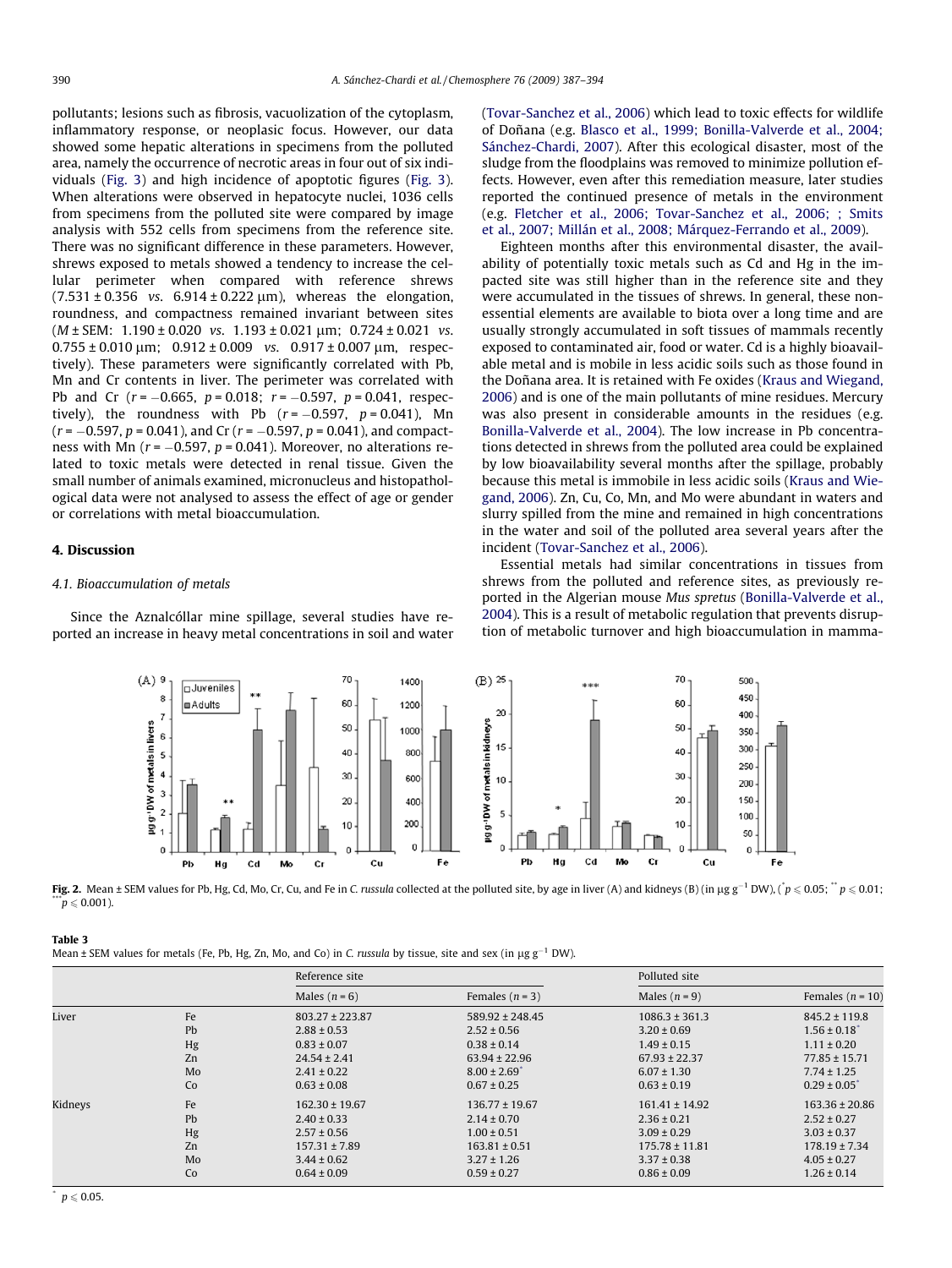<span id="page-4-0"></span>

Fig. 3. Hepatic sections showing normal and altered tissue in C. russula. (A, D) Healthy livers from shrews collected at the reference site; (B, C, E) livers from shrews collected at the polluted site: observe the enlarged nuclei (black arrow) (B), the apoptotic figure (white arrow) (B, C), and the foci of cell necrosis (black arrow) (E). Haematoxilin and eosin stains. (Scale bars: A, D, E = 50  $\mu$ m; B, C = 20  $\mu$ m).

lian tissues despite substantially elevated dietary intake (e.g. [Tal](#page-7-0)[mage and Walton, 1991; Goyer, 1997; Ma and Talmage, 2001](#page-7-0)). In contrast, the higher mean values of Cr, another essential element, in specimens from the reference site, could be partially explained by the effect of fertilizers, which load the waters and soils of the reference area with metals ([Tovar-Sanchez et al., 2006\)](#page-7-0). The Doñana area has been exposed to agricultural practices and mining extraction for centuries, which contributed metals to the environment before the spillage of 1998 ([Arambarri et al., 1996; Fletcher](#page-6-0) [et al., 2006\)](#page-6-0).

The adult shrews from Doñana had higher Cd accumulation than juveniles, which is consistent with previous reports in soft tissues of C. russula [\(Sánchez-Chardi and Nadal, 2007; Sánchez-Chardi](#page-7-0) [et al., 2007b\)](#page-7-0) and other small mammals species exposed to mine pollution [\(Bonilla-Valverde et al., 2004; Smith and Rongstad,](#page-6-0) [1982\)](#page-6-0). This age-dependent bioaccumulation is associated with detoxification mechanisms, namely the formation of cadmiummetallothionein in liver, which is transported by blood and then stored mainly in the renal cortex (e.g. [Bonilla-Valverde et al.,](#page-6-0) [2004; Sánchez-Chardi et al., 2007b\)](#page-6-0). A similar mechanism could explain the age-dependent accumulation of Hg and Pb, as also reported for other small mammals species (e.g. [Pankakoski et al.,](#page-6-0) [1993, 1994; Stansley and Roscoe, 1996; Damek-Poprawa and Saw](#page-6-0)[icka-Kapusta, 2004](#page-6-0)). The tendency of essential elements that are physiologically well regulated in mammals to increase with age ([Fig. 2\)](#page-3-0) could be related to the metabolic requirements of adult specimens as well as to interferences with non-essential elements ([Pankakoski et al., 1994; Goyer, 1997; Bellés et al., 2002; López](#page-6-0) [Alonso et al., 2004](#page-6-0)). The decrease in Cr detected is concordant with a lower intestinal absorption of this essential metal in adults [\(Out](#page-6-0)[ridge and Scheuhammer, 1993; Sánchez-Chardi et al., 2007a](#page-6-0)).

Gender differences in the bioaccumulation pattern of nonessential metals have been reported in several species of mammals including human ([Smith and Rongstad, 1982; Komarnicki, 2000;](#page-7-0) [Clark et al., 1992; Vahter et al., 2007\)](#page-7-0). Low Hg and Pb levels in females could be related mainly to the reduction of metal burden mobilized and transferred during gestation to the foetus and/or during lactation to the young (see references in [Sánchez-Chardi](#page-7-0) [et al., 2007b\)](#page-7-0). No sex-dependent variation was reported for Mo in Talpa europaea [\(Pankakoski et al., 1993](#page-6-0)). In contrast, the females of C. russula collected in a pyrite mine site and in a landfill site had higher Mo concentrations than males [\(Sánchez-Chardi and Nadal,](#page-7-0) [2007; Sánchez-Chardi et al., 2007a\)](#page-7-0). More Fe was detected in males of different species including human ([Khan et al., 1995; Clark et al.,](#page-6-0) [1992\)](#page-6-0). Zn also tends to increase in soft tissues in the females of some mammals such as the mole ([Komarnicki, 2000](#page-6-0)). More specifically, steroid hormone receptors are Zn-finger proteins and Zn is also part of several enzymes, including some related to antioxidant systems such as cytosolic superoxide dismutase [\(Lopes et al.,](#page-6-0) [2002](#page-6-0)). Generally speaking, the gender differences of these essential elements (Co, Fe, Zn, and Mo) may be associated with differences in the metabolic profile of metals involved in the activity of sexual hormones, the intake or uptake of metals, nutritional requirements or interactions between elements [\(Goyer, 1997; Chmielnicka and](#page-6-0) [Sowa, 2000; Bellés et al., 2002; Lopes et al., 2002; López Alonso](#page-6-0) [et al., 2004; Vahter et al., 2007](#page-6-0)).

#### 4.2. Genotoxicity

The micronucleus numbers found in shrews from the central part of the Doñana reserve (''La Vera") could be considered references for genotoxicity rates and are in concordance with data previously reported [\(Tanzanella et al., 2001; Festa et al., 2003; Mateos](#page-7-0) [et al., 2008](#page-7-0)). The MN frequencies were higher in shrews exposed to metals from the pyrite mine, thereby indicating the clastogenic effects of this kind of pollution, which is bioavailability to biota over a long period of time. Similar results were reported by [Festa et al.](#page-6-0) [\(2003\) and Tanzanella et al. \(2001\)](#page-6-0) in a survey of the Algerian mouse, M. spretus, collected at the same sites during the same period. These authors speculate on the contribution of the chronic pollution that occurred before the mine accident to genotoxicity. In fact, the Guadiamar River was severely affected by anthropogenic activities before this accident (some mines have been operating since Roman times), thereby causing increased levels of toxic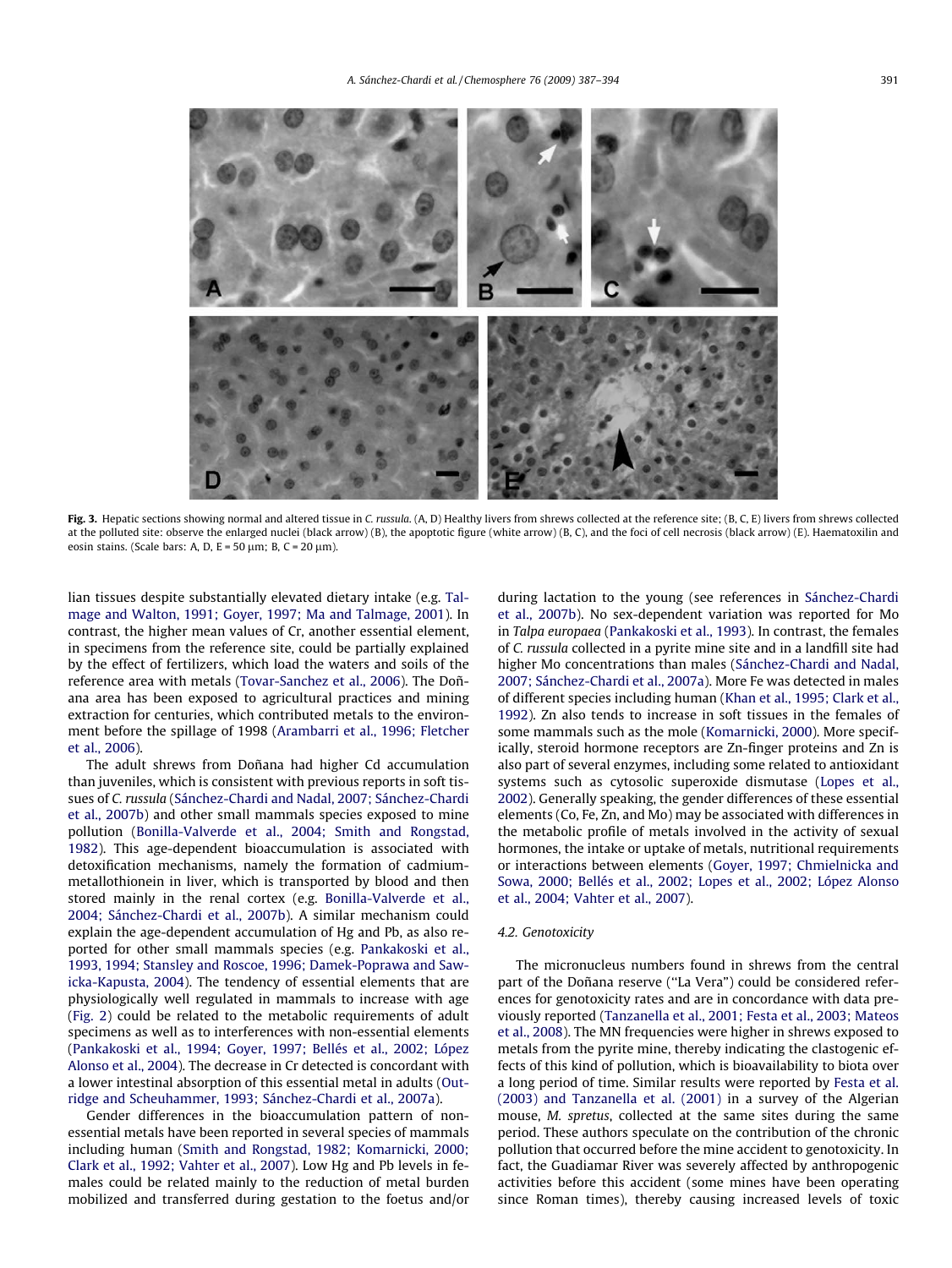substances in the area (e.g. [Arambarri et al., 1996; Fletcher et al.,](#page-6-0) [2006\)](#page-6-0). However, the significant effect of the spillage in 1998 on the bioavailability of toxic metals and on the genotoxic damage to the Doñana reserve is evident, as shown by the increase in metal concentrations in soil, water, plants and animals (e.g. [Blasco et al.,](#page-6-0) [1999; Bonilla-Valverde et al., 2004; Fletcher et al., 2006; Gil et al.,](#page-6-0) [2006; Kraus and Wiegand, 2006; Tovar-Sanchez et al., 2006; Made](#page-6-0)[jón et al., 2007; Smits et al., 2007\)](#page-6-0).

#### 4.3. Morphometric parameters

In shrews from the polluted site, the increase in liver weight and the tendency to show increased renal weight and decreased body weight may be indicative of considerable physiological and histological alterations [\(Shore and Douben, 1994; Sánchez-Chardi](#page-7-0) [et al., 2007b, 2008](#page-7-0)). The presence we detected of both histological alterations in the livers and genotoxic effects in the blood of shrews from the polluted area are consistent with these morphological findings and could be explained by exposure to toxic levels of non-essential metals. Similar results of morphometric parameters were previously obtained for small mammals exposed to metals ([Ma and Talmage, 2001; Pereira et al., 2006; Sánchez-Chardi](#page-6-0) [et al., 2007a,b](#page-6-0)). In mammals, the main exposure route to pollutants is through diet. The liver is the most important detoxifying tissue. This organ plays a crucial role in food conversion, biotransformation of xenobiotics, and vitellogenesis for reproduction purposes. Consequently, the impairments of hepatic function have a number of negative consequences on growth, health, life expectancy and reproductive success of individuals and may therefore adversely affect whole populations.

#### 4.4. Histopathology

Histopathological endpoints could also contribute to the sensitivity of organs to heavy metal pollution and could provide information on the mechanism of action of pollutants and on target organs [\(Wester et al., 2002](#page-7-0)). Cellular biomarkers act as early warning signals of stress by organisms exposed to contamination. They may provide information on the level of the developing stress, ranging from initial biological effects to the impact on cell physiology. There are wide descriptions that exposure to heavy metals generates ROS via Fenton-type or Haber-Weiss-type reactions. Heavy metals such as Tl, Cd, Co, Fe, Pb, and Cr also react directly with cell molecules within the cytosol and cause a wide range of cellular responses such as apoptosis and finally necrosis (e.g. [Brag](#page-6-0)[adin et al., 2003; Leonard et al., 2004; Chia et al., 2005; Oliveira](#page-6-0) [Ribeiro et al., 2005](#page-6-0)), depending on the level of oxidative stress generated. The occurrence of cell cycle arrest (necrosis and apoptotic figures) in liver of C. russula chronically exposed to high concentrations of Tl, Pb, Cd, and Hg corroborates the above effects reported in the laboratory. In addition, the nuclear alterations described here are also additional evidence that the uptake and high bioaccumulation of toxic metals in livers of C. russula are related to these findings. Theses alterations may represent chromatin disorganization and have serious consequences on gene expression by altering the transmission of information from the nucleus to the cytoplasm and outside the cell. In fact, the presence of distinct nuclear forms reported here provides evidence that the toxic mechanism of metals also disturbs the DNA and protein array within the nucleus.

A few studies have described renal alterations (see references in [Sánchez-Chardi et al., 2008](#page-7-0)) in Soricine species of shrews. However, the response of C. russula, a Crocidurine species, to metal pollution is more similar to that shown by rodents [\(Damek-Poprawa](#page-6-0) [and Sawicka-Kapusta, 2004; Pereira et al., 2006\)](#page-6-0). Given their particular metabolic characteristics (e.g. [Stewart et al., 2005](#page-7-0)) and differences in phylogenic origin and ecological strategy, further studies including biochemical, physiological or morphological parameters, are required to explain the differences observed between groups of shrews in response to exposure to heavy metals.

#### 4.5. Toxicity effects

Several studies with laboratory specimens have reported toxic effects of a single metal under controlled conditions. However, data on wild populations of species of higher trophic levels are scarce. The effects of heavy metals considered alone as well as cumulative toxicity rates or interactions such as synergism could explain the increase in genotoxicity and histological alterations observed in shrews from the Doñana reserve. No complete guideline on the toxic levels of the heavy metals addressed in this study is currently available for shrews. However, considered alone, the levels found for essential metals and Pb do not appear to be of toxicological hazard in the specimens collected in Doñana. In contrast, Cd and Hg levels in renal and hepatic tissues of shrews from the polluted area merit concern. The mean values of Hg higher than 1.1  $\mu$ g g<sup>-1</sup> should be regarded as presumptive evidence of an environmental mercury problem in wild mammals [\(Eisler, 1987](#page-6-0)). Wild specimens with high loads of non-essential metals may suffer toxic effects such as impairment of reproduction or a decrease in life expectancy. When assessing the status of wild animals, the toxic effects of environmental pollution could be biased because of the limited number of animals studied as well as by the intra-specific variation and selection in natural populations, which may reduce the metal load or eliminate impacted animals that are easier preys to predators. These features may remove extreme values that can be measured in laboratory studies. In fact, laboratory rodents showed alterations such as necrosis, apoptosis, vacuolization and fibrosis when chronically exposed to realistic concentrations of metals (e.g. [Jadhav et al., 2007\)](#page-6-0).

#### 4.6. Environmental quality assessment in protected sites

Inhabited by several endangered vertebrate species, including carnivorous birds and mammals, the area of Doñana is one of largest protected coastal sites and one of the last great wildernesses in Europe. These protected species feed on small mammals and one of the most abundant in Doñana is the greater white-toothed shrew ([Cagnin et al., 1998\)](#page-6-0). Could C. russula serve as a bioindicator to assess environmental quality? Given that this species has a high metabolic rate, food requirements and tolerance to toxins, it reacts to pollution by bioaccumulating higher concentrations of heavy metals than sympatric rodents ([Alleva et al., 2006; Sánchez-Chardi and](#page-6-0) [Nadal, 2007; Wijnhoven et al., 2007\)](#page-6-0), as occurs with other insectivores ([Talmage and Walton, 1991; Ma and Talmage, 2001](#page-7-0)). These metabolic characteristics as well as the ecological interest of abundant species of non-migratory and easily available carnivores make shrews as suitable biomonitoring species to detect very finely an increase of xenobiotics ([Talmage and Walton, 1991; Shore and](#page-7-0) [Douben, 1994; Komarnicki, 2000; Ma and Talmage, 2001](#page-7-0)). In contrast, the shrews appear to be more tolerant to pollutants than rodents as shown by less alteration of physiological parameters such as biochemical biomarkers (e.g. [Ma and Talmage, 2001; Sánchez-](#page-6-0)[Chardi et al., 2008\)](#page-6-0). Comparative studies of sympatric species are required for correct assessment of environmental quality and risk in order to determine inter-specific sensitivity to pollutants and detect the most sensitive species. Thus, it may be possible to assess the critical loads, namely highest levels of pollutants without toxic effects, for wild populations and ecosystems. Moreover, a database for heavy metal concentrations in autochthonous biota with diverse trophic strategies is required to allow studies on the bioavailability, transfer and behaviour of chemicals through a variety of protected ecosystems. The study of temporal variation of metals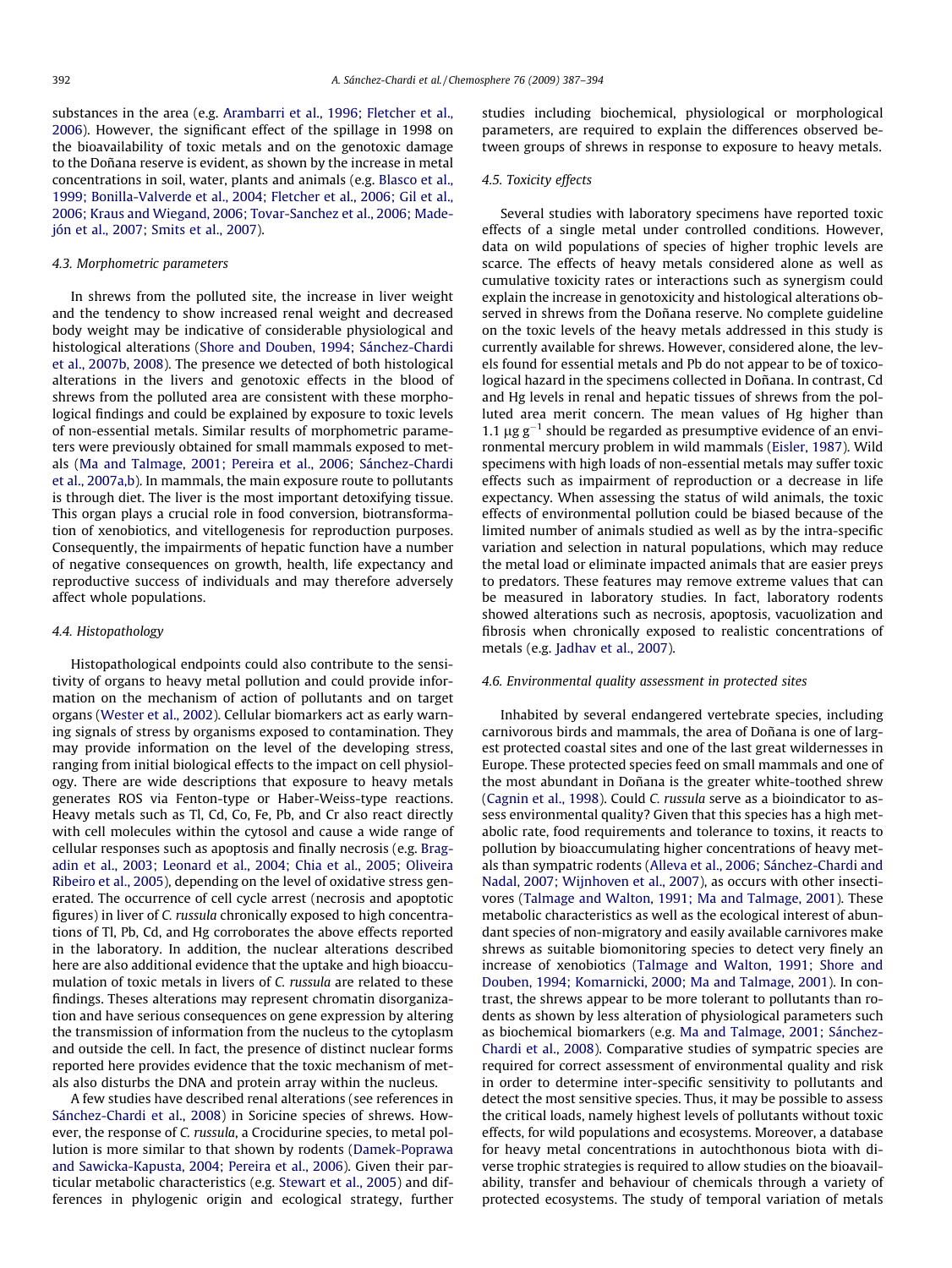<span id="page-6-0"></span>throughout the ecosystems could also be important for these protected areas. In fact, our samples were collected a few months after the spillage from the pyrite mine. Later studies in Doñana showed differences in bioavailability of metals in soils, waters and plants. However, to our knowledge, terrestrial mammals at high trophic position have not been biomonitored. We consider that C. russula is a suitable species to assess environmental quality especially for bioaccumulable pollutants and recommend that it be included as part of management programmes for protected sites.

#### 5. Conclusions

Here we have identified Hg and Cd as toxic elements that are highly bioaccumulated in terrestrial mammals in Doñana. We have also reported age and sex as two relevant factors to explain variability in bioaccumulation patterns in wild populations recently exposed to extremely high amounts of metals. Moreover, we have found morphometric, genotoxic, and histological effects of metal pollution in shrews from the area affected by the mine spillage. These effects and the considerable concentrations of non-essential metals in tissues of shrews from this protected area also indicate the need for frequent sampling to evaluate the food chain transfer of these long-term persistent pollutants. The high trophic position of shrews as well as their abundance makes them a suitable species for biomonitoring programmes especially in areas of ecologic value such as Doñana.

#### Acknowledgements

We thank M.A. Bravo, R. Laffitte, S. Moreno, F. Ibáñez, and P. Bayón and the rest of the staff at the Estación Biológica de Doñana for their field and laboratory assistance. We also thank M. Franch (Dpt. Animal Biology, Universitat de Barcelona) for laboratory assistance and R. Rycroft (Servei d'Assessorament Lingüístic, Universitat of Barcelona) for revising the English.

#### References

- Alleva, E., Francia, N., Pandolfi, M., De Marinis, A.M., Chiarotti, F., Santucci, D., 2006. Organochlorine and heavy-metal contaminants in wild mammals and birds of Urbino-Pesaro Province, Italy: an analytic overview for potential bioindicators. Arch. Environ. Contam. Toxicol. 51, 123–134.
- Arambarri, P., Cabrera, F., González-Quesada, R., 1996. Quality evaluation of the surface waters entering the Doñana National Park (SW Spain). Sci. Total Environ. 191, 185–196.
- Bellés, M., Albina, M.L., Sánchez, D.J., Corbella, J., Domingo, J.L., 2002. Interactions in developmental toxicology: effects of concurrent exposure to lead, organic mercury, and arsenic in pregnant mice. Arch. Environ. Contam. Toxicol. 42, 93– 98.
- Blasco, J., Arias, A.M., Sáenz, V., 1999. Heavy metals in organisms of the River Guadalquivir estuary: possible incidence of the Aznalcóllar disaster. Sci. Total Environ. 242, 249–259.
- Bonilla-Valverde, D., Ruiz-Laguna, J., Muñoz, A., Ballesteros, J., Lorenzo, F., Gómez-Ariza, J.L., López-Barea, J., 2004. Evolution of biological effects of Aznalcóllar mining spill in the Algerian mouse (Mus spretus) using biochemical biomarkers. Toxicology 197, 123–138.
- Bragadin, M., Toninello, A., Bindoli, A., Rigobello, M.P., Canton, M., 2003. Thallium induces apoptosis in Jurkat Cells. Ann. NY Acad. Sci. 1010, 283–291.
- Cagnin, M., Moreno, S., Aloise, G., Garofalo, G., Villafuerte, R., Gaona, P., Cristaldi, M., 1998. A comparative study of Spanish and Italian terrestrial small mammal coenoses of different biotopes in Mediterranean Peninsular tip regions. J. Biogeogr. 25, 1105–1113.
- Chia, C.F., Chen, S.C., Chen, S.S., Shih, C.M., Lee, H.M., Chih-Hsiung, W., 2005. Thallium acetate induces C6 Glioma Cell Apoptosis. The role of the mitochondria in human aging and disease: from genes to signaling. Ann. NY Acad. Sci. 1042, 523–530.
- Chmielnicka, J., Sowa, B., 2000. Variations in metallothionein, Zn, Cu, and Fe concentrations and ceruloplasmin activity in pregnant rat dams and their fetuses. Ecotoxicol. Environ. Safe. 46, 130–136.
- Clark Jr., D.R., Foerster, K.S., Marn, C.M., Hothem, R.L., 1992. Uptake and environmental contaminants by small mammals in pickleweed habitats at San Francisco Bay, California. Arch. Environ. Contam. Toxicol. 22, 389–396.
- Damek-Poprawa, M., Sawicka-Kapusta, K., 2004. Histopathological changes in the liver, kidneys, and testes of bank voles environmentally exposed to heavy metal

emissions from the steelworks and zinc smelter in Poland. Environ. Res. 96, 72– 78.

- D'Have, H., Scheirs, J., Mubiana, V.K., Verhagen, R., Blust, R., De Coen, W., 2006. Nondestructive pollution exposure assessment in the European hedgehog (Erinaceus europaeus): II. Hair and spines as indicators of endogenous metal and As concentrations. Environ. Pollut. 142, 428–448.
- Eisler, R., 1987. Mercury hazards to fish, wildlife, and invertebrates: a synoptic review. US Fish and Wildlife Service, Biological Report USFWS 85/1.10, Laurel, MD.
- Festa, F., Cristaldi, M., Ieradi, L.A., Moreno, S., Cozzia, R., 2003. The Comet assay for the detection of DNA damage in Mus spretus from Doñana National Park. Environ. Res. 91, 54–61.
- Fletcher, D.E., Hopkins, W.A., Saldaña, T., Baionno, J.A., Aribas, C., Standora, M.A., Fernández-Delgado, C., 2006. Geckos as indicators of mining pollution. Environ. Contam. Toxicol. 25, 2432–2445.
- Gil, F., Capitán-Vallvey, L.F., De Santiago, E.J., Ballesta, J., Pla, A., Hernández, A.F., Gutiérrez-Bedmar, M., Fernández-Crehuet, J., Gómez, J., López-Guarnido, O., Rodrigo, L., Villanueva, E., 2006. Heavy metal concentrations in the general population of Andalusia, South of Spain: A comparison with the population within the area of influence of Aznalcóllar mine spill (SW Spain). Sci. Total Environ. 372, 49–57.
- Goyer, R.A., 1997. Toxic and essential metal interactions. Ann. Rev. Nutr. 17, 37–50.
- Jadhav, S.H., Sarkar, S.N., Patil, R.D., Tripathi, H.C., 2007. Effects of subchronic exposure via drinking water to a mixture of eight water-contaminating metals: a biochemical and histopathological study in male rats. Arch. Environ. Contam. Toxicol. 53, 667–677.
- Jakob, E.M., Marshall, S.D., Uetz, G.W., 1996. Estimating fitness: a comparison of body condition indices. Oikos 77, 61–67.
- Khan, A.T., Diffay, B.C., Forester, D.M., Thompson, S.J., 1995. Trace element concentrations in tissues of goats from Alabama. Vet. Hum. Toxicol. 37, 327– 329.
- Komarnicki, G.J.K., 2000. Tissue, sex and age specific accumulation of heavy metals (Zn, Cu, Pb, Cd) by populations of the mole (Talpa europaea L.) in a central urban area. Chemosphere 41, 1593–1602.
- Kraus, U., Wiegand, J., 2006. Long-term effects of the Aznalcóllar mine spill-heavy metal content and mobility in soils and sediments of the Guadiamar river valley (SW Spain). Sci. Total Environ. 367, 855–871.
- Leonard, S.S., Harris, G.K., Shi, X., 2004. Metal-induced oxidative stress and signal transduction. Free Radical Bio. Med. 37, 1921–1942.
- Lopes, P.A., Viegas-Crespo, A.M., Nunes, A.C., Pinheiro, T., Marques, C., Santos, M.C., Mathias, M.L., 2002. Influence of age, sex, and sexual activity on trace element levels and antioxidant enzyme activities in field mice (Apodemus sylvaticus) and (Mus spretus). Biol. Trace Elem. Res. 85, 227–239.
- López Alonso, M., Prieto Montaña, F., Miranda, M., Castillo, C., Hernández, J., Benedito, J.L., 2004. Interactions between toxic (As, Cd, Hg and Pb) and nutritional essential (Ca, Co, Cr, Cu, Fe, Mn, Mo, Ni, Se, Zn) elements in the tissues of cattle from NW Spain. Biometals 17, 389–397.
- Ma, W.C., Talmage, S., 2001. Insectivora. In: Shore, R.F., Rattner, B.A. (Eds.), Ecotoxicology of Wild Mammals. Ecological and Environmental Toxicology Series. John Wiley and Sons Ltd., New York, pp. 123–158.
- Madejón, P., Murillo, J.M., Marañón, T., Lepp, N.W., 2007. Factors affecting accumulation of thallium and other trace elements in two wild Brassicaceae spontaneously growing on soils contaminated by tailings dam waste. Chemosphere 67, 20–28.
- Márquez-Ferrando, R., Santos, X., Pleguezuelos, J.M., Ontiveros, D., 2009. Bioaccumulation of heavy metals in the lizard Psamodrommus algirus after a tailing-dam collapse in Aznalcóllar (Southwest Spain). Arch. Environ. Contam. Toxicol. 56, 276–285.
- Mateos, S., Daza, P., Domínguez, I., Cárdenas, J.A., Cortés, F., 2008. Genotoxicity detected in wild mice living in a highly polluted wetland area in south western Spain. Environ. Pollut. 153, 590–593.
- Millán, J., Mateo, R., Taggart, M.A., López-Bao, J.V., Viota, M., Monsalve, L., Camarero, P.R., Blázquez, E., Jiménez, B., 2008. Levels of heavy metals and metalloids in critically endangered Iberian lynx and other wild carnivores from Southern Spain. Sci. Total Environ. 399, 193–201.
- Nordberg, G., Fowler, B., Nordberg, M., Friberg, L., 2007. Handbook on the Toxicology of Metals, third ed. Academic Press. p. 1024.
- Oliveira Ribeiro, C.A., Vollaire, Y., Sanchez-Chardi, A., Roche, H., 2005. Bioaccumulation and the effects of organochlorine pesticides, PAH and heavy metals in the Eel (Anguilla anguilla) at the Camargue Nature Reserve, France. Aquat. Toxicol. 74, 53–69.
- Outridge, P.M., Scheuhammer, A.M., 1993. Bioaccumulation and toxicology of chromium: implications for wildlife. Rev. Environ. Contam. Toxicol. 130, 31–77.
- Pankakoski, E., Hyvärinen, H., Jalkanen, M., Koivisto, I., 1993. Accumulation of heavy metals in the mole in Finland. Environ. Pollut. 80, 9–16.
- Pankakoski, E., Koivisto, I., Hyvarinen, H., Terhivuo, J., 1994. Shrews as indicators of heavy metal pollution. Carnegie Museum Nat. Hist. Spec. Publ. 18, 137–149.
- Pereira, R., Pereira, M.L., Ribeiro, R., Gonçalves, F., 2006. Tissues and hair residues and histopathology in wild rats (Rattus rattus L.) and Algerian mice (Mus spretus Lataste) from an abandoned mine area (Southeast Portugal). Environ. Pollut. 139, 561–575.
- Real Ordinance 1201/2005 of October 10, 2005 sobre protección de los animales utilizados para experimentación y otros fines científicos. BOE 252, 21 october 2005, pp. 34367–34391.
- Sánchez-Chardi, A., 2007. Tissue, age, and sex distribution of thallium in shrews from Doñana, a protected area in SW Spain. Sci. Total Environ. 383, 237–240.